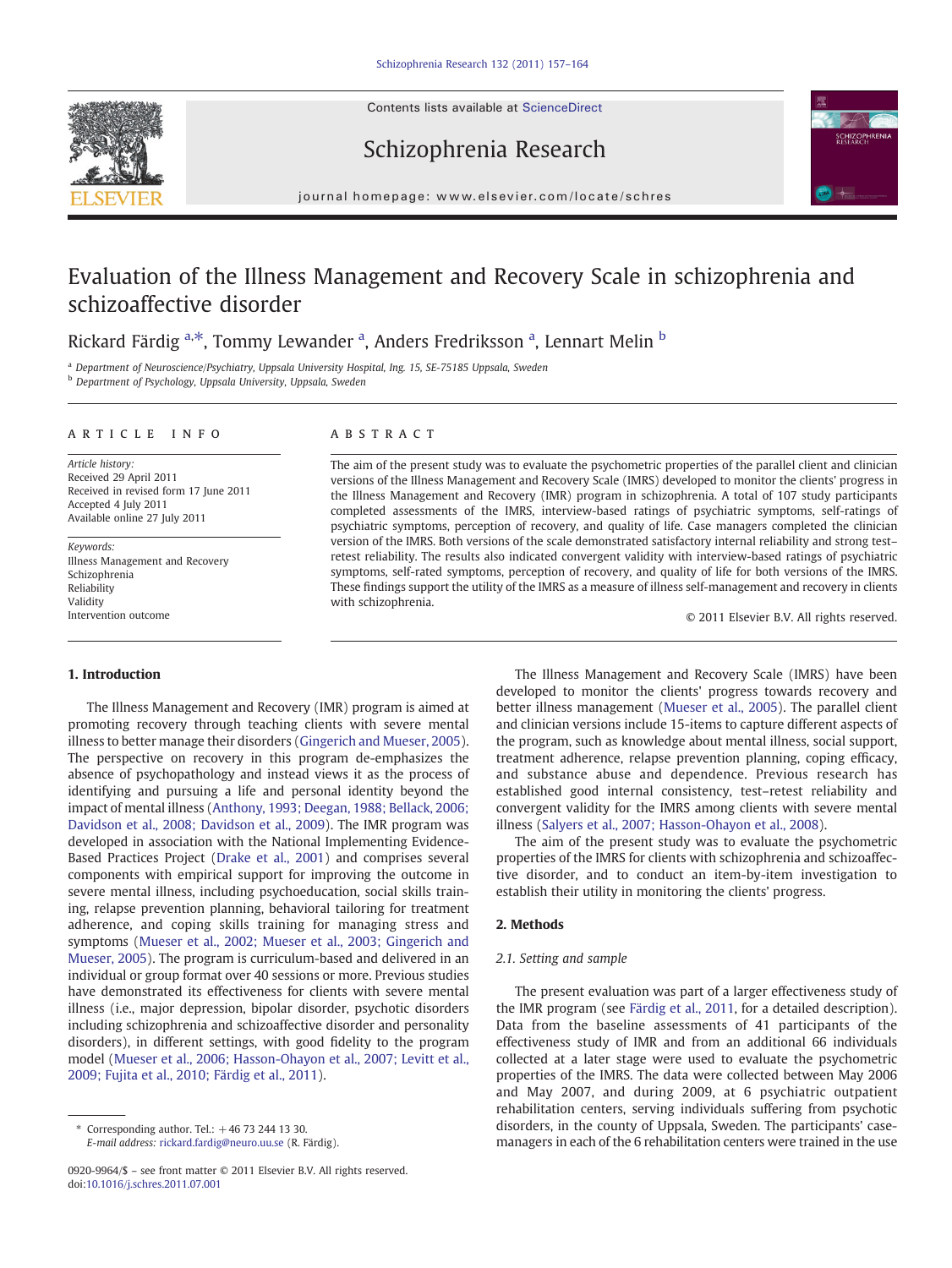of the IMRS and completed the clinician version of the IMRS. Casemanagers were mental health workers, social workers, psychiatric nurses, or occupational therapists. The procedure was repeated after 2 weeks. The study was approved by the Regional Ethical Review Board.

Inclusion criteria were a DSM-IV diagnosis of schizophrenia or schizoaffective disorder, proficiency in Swedish and willingness to provide informed consent after receiving detailed study information. No explicit exclusion criteria were employed.

For the present study the scales were translated into Swedish, and then independently back translated into English and compared with the original version to identify and correct any discrepancies.

#### 2.2. Measures

#### 2.2.1. Illness Management and Recovery Scale (IMRS)

The client and clinician versions of the IMRS (the acronym IMRS henceforth refers to both versions of the scale) include 15 items rated on 5-point behaviorally anchored scale (see [Appendices 1 and 2](#page--1-0) for both versions of the scale) [\(Gingerich and Mueser, 2005\)](#page--1-0). The items are: 1— Progress towards goals; 2—Knowledge about mental illness; 3— Involvement of family and friends; 4—Contact with others outside of family; 5—Time spent in structured roles; 6—Symptom distress; 7— Impaired functioning; 8—Relapse prevention planning; 9—Relapse of symptoms; 10—Psychiatric hospitalizations; 11—Coping; 12—Involvement with self-help activities; 13—Using medication effectively; 14— Functioning affected by alcohol use; 15—Functioning affected by drug use. Previous research has shown good internal consistency (with Cronbach's alpha  $=$  .72 for the client version, and Cronbach's alpha  $=$  .80 for the clinician version), and good test–retest reliability at 2-weeks  $(r=.81$  for both versions). Convergent validity between the IMRS and measures of coping, social support, and drug use has been established [\(Salyers et al., 2007; Hasson-Ohayon et al., 2008](#page--1-0)). Also, controlled studies have demonstrated their sensitivity to change over time [\(Hasson-Ohayon et al., 2007; Levitt et al., 2009; Färdig et al., 2011\)](#page--1-0). [Hasson-Ohayon et al. \(2008\)](#page--1-0) investigated the underlying factor structure of the IMRS for severe mental illness and found three factors representing coping with mental illness, knowledge about mental illness/goal orientation, and using medication. For the purpose of the present evaluation in schizophrenia and schizoaffective disorder, an item-by-item investigation was conducted in order to establish their utility in monitoring the clients' progress.

#### 2.2.2. Psychosis Evaluation Tool for Common Use by Caregivers (PECC)

The PECC is a 26-item semi-structured interview in which a trained clinician rates the frequency and severity of psychiatric symptoms, including positive and negative symptoms of schizophrenia, mania, anxiety and depression, cognitive symptoms, insight and suicidality [\(De Hert et al., 1998\)](#page--1-0). Interrater reliability and interscale validity for the scale have previously been established [\(De Hert et al.,](#page--1-0) [2002\)](#page--1-0). For the effectiveness study of the IMR program, five clinicians (psychologists in training) completed two days of training prior to assessment, including ratings of videotaped interviews, and were considered fully trained when satisfactory agreement on each item was established (interrater reliability  $r$  > .80).

#### 2.2.3. Manchester Short Assessment of Quality of Life (MANSA)

The MANSA is a 12-item self-report scale that elicits information about satisfaction in different life domains, including job, financial situation, number and quality of friends, leisure, living situation, personal safety, people that the client lives with, sex life, relationship with family, physical health, and mental health. Satisfaction on each item is rated on a 7-point scale ([Priebe et al., 1999](#page--1-0)). Research has shown good validity  $(r>0.83; p<0.001)$ , internal consistency (Cronbach's  $alpha=0.74$ ) and correlation with the Brief Psychiatric Rating Scale (BPRS)  $(r=-0.49; p<0.001)$ .

#### 2.2.4. Recovery Assessment Scale (RAS)

The RAS is a 41-item self-report scale assessing perceptions of recovery from mental illness ([Corrigan et al., 1999](#page--1-0)). The scale includes five factors: personal confidence and hope, willingness to ask for help, goal and success orientation, positive reliance on others, and not dominated by symptoms. Assessments indicate high internal consistency, test–retest reliability, and convergent validity ([Corrigan et al.,](#page--1-0) [2004\)](#page--1-0).

#### 2.2.5. Modified Colorado Symptom Index (MCSI)

The Modified Colorado Symptom Index (MCSI) is a 14-item selfreport scale that measures the frequency of psychiatric symptoms over the previous 30 days [\(Conrad et al., 2001](#page--1-0)). The scale has been shown reliable and valid for individuals with severe mental illness [\(Boothroyd and Huey, 2008](#page--1-0)). For the purpose of the present study the scores were inverted for easier interpretation of the correlation matrices.

#### 2.3. Statistical analysis

Statistical analyses were conducted to examine the internal consistency, test–retest reliability and the convergent validity of the IMRS [\(Streiner and Norman, 2008](#page--1-0)). In the case of missing data in the test–retest examination, no imputations were employed. Pairwise deletion was used and cases with missing data were excluded from the specific analysis. Unless otherwise noted all statistical analyses were 2-tailed and used a significance level of  $p \leq 0.05$ . SPSS release 18.0.1 was used for all statistical analyses.

#### 2.4. Descriptive statistics

Means, standard deviations and percentages are presented for background characteristics of the participants. Means and standard deviations are presented for the IMRS at Time 1 and at Time 2.

#### 2.5. Internal consistency

Internal consistency of the IMRS was examined using Cronbach's α. Based on previous studies of the IMRS and the recommendations of [Nunnally \(1978\)](#page--1-0) an  $\alpha$ -value ≥.70 would be satisfactory.

#### 2.6. Test–retest reliability

Test–retest reliability of the IMRS was evaluated using Pearson correlations between Time 1 and Time 2 on total scores and on individual item scores. Based on previous examinations of the IMRS it was expected that the test–retest reliability of total scores would be large  $(r>70)$ .

#### 2.7. Convergent validity

Convergent validity was evaluated by assessing Pearson correlations between the two versions of the IMRS, and between the IMRS and conceptually related validation measures, i.e. PECC, MANSA, RAS and MCSI.

In order to investigate convergent validity between the two versions of the IMRS, correlations between the total scores and individual item scores were computed at Time 1 and Time 2. It was expected that moderate (0.40–0.69) correlations would be found between total scores of the two versions. Small (0.00–0.39) to moderate (0.40–0.69) correlations were expected for individual item scores [\(Cohen, 1988\)](#page--1-0).

Correlations were computed between total scores of the IMRS and total scores of the PECC, MCSI, RAS, and MANSA. Correlations between total scores of the IMRS and subscale scores of the PECC were also investigated. Finally, correlations between individual item scores of the IMRS and total scores of the PECC, MCSI, RAS, and MANSA were